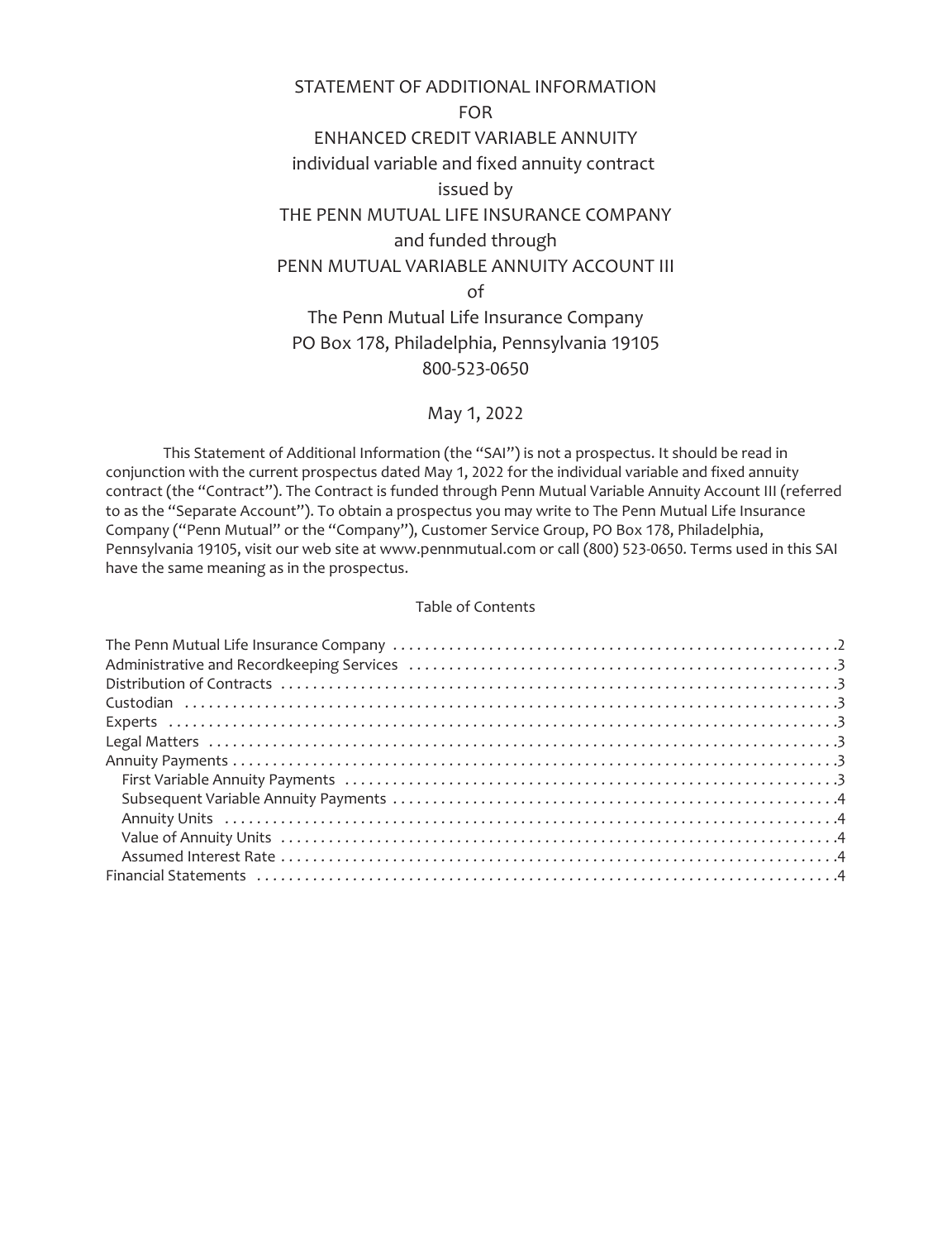### <span id="page-1-0"></span>**PENN MUTUAL LIFE INSURANCE COMPANY**

The Penn Mutual Life Insurance Company is a Pennsylvania mutual life insurance company, chartered in 1847. We are licensed to sell life insurance and annuities in the District of Columbia and all states except New York. Our corporate headquarters are located at 600 Dresher Road, Horsham, Pennsylvania, 19044, a suburb of Philadelphia. Our mailing address is The Penn Mutual Life Insurance Company, PO Box 178, Philadelphia, Pennsylvania 19105.

#### *Penn Mutual Variable Annuity Account III*

Penn Mutual established Penn Mutual Variable Annuity Account III (the "Separate Account") on April 13, 1982. The Separate Account is registered with the Commission as a unit investment trust under the Investment Company Act of 1940 (the "1940 Act") and qualifies as a "separate account" within the meaning of the federal securities laws.

The valuation of accumulation units in the Variable Investment Options is determined by multiplying the accumulation unit value for the prior valuation period by the net investment factor for the current valuation period.

For any Subaccount, the net investment factor for a Valuation Period is determined by dividing (a) by (b) and subtracting (c):

#### *Where (a) is:*

The net asset value per share of the mutual fund held in the Subaccount, as of the end of the Valuation Period.

# *plus*

The per share amount of any dividend or capital gain distributions by the mutual fund if the "ex-dividend" date occurs in the Valuation Period.

# *plus or minus*

A per share charge or credit, as we may determine as of the end of the Valuation Period, for provision for taxes (if applicable).

# *Where (b) is:*

The net asset value per share of the mutual fund held in the Subaccount as of the end of the last prior Valuation Period.

#### *plus or minus*

The per share charge or credit for provision for taxes as of the end of the last prior Valuation Period (if applicable).

## *Where (c) is:*

The sum of the mortality and expense risk charge and the contract administration charge.

The "Valuation Period " is the period from one valuation of underlying fund assets to the next. Valuation is performed each day the New York Stock Exchange ("NYSE") is open for trading.

Your assets in the Separate Account are held as Accumulation Units of the Subaccounts that you select. We value Accumulation Units as of the close of regular trading on the NYSE (generally, 4:00 p.m. ET).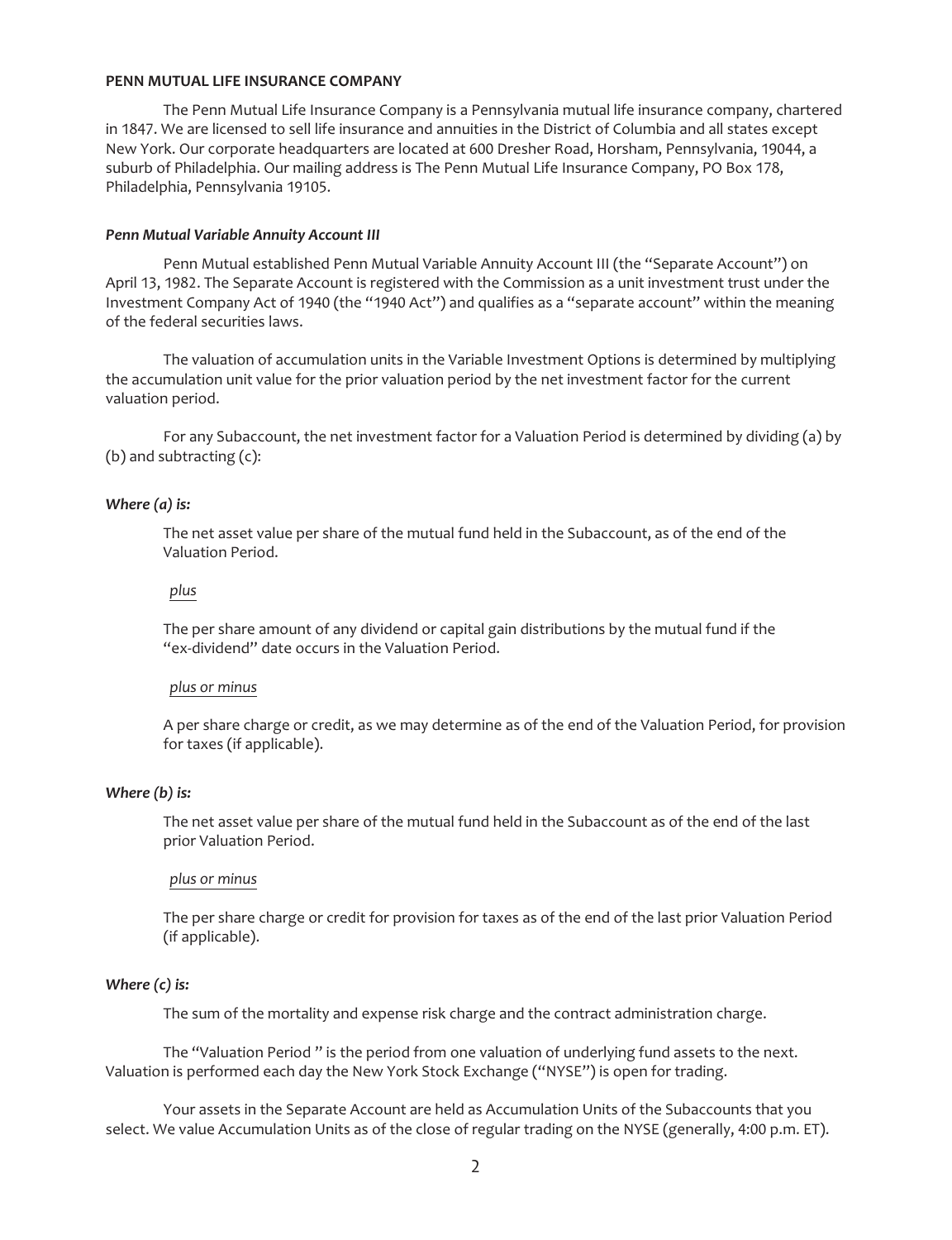When you invest in, withdraw from or transfer money to a Subaccount, you receive the Accumulation Unit value next computed after we receive and accept your purchase payment or your withdrawal or transfer request at our Administrative Office. Allocation, withdrawal and transfer instructions received at our Administrative Office after the close of regular trading on the NYSE will be valued based on the Accumulation Unit value computed as of the close of regular trading on the next NYSE business day. In order to receive a day's closing price, instructions sent by facsimile transmission must be received by our fax server prior to the close of regular trading on that day. Telephone instructions must be received in full, containing all required information and confirmed back to the caller prior to the close of regular trading in order to receive that day's closing price.

#### <span id="page-2-0"></span>**ADMINISTRATIVE AND RECORDKEEPING SERVICES**

<span id="page-2-1"></span>Penn Mutual performs all data processing, recordkeeping and other related services with respect to the Contract and the Separate Accounts.

## **DISTRIBUTION OF CONTRACTS**

Hornor, Townsend & Kent, LLC ("HTK"), a wholly owned subsidiary of The Penn Mutual Life Insurance Company ("Penn Mutual"), serves as principal underwriter of the Contracts. The address of HTK is 600 Dresher Road, Horsham, Pennsylvania 19044. For 2021, 2020, and 2019, the Company paid to HTK underwriting commissions of approximately \$793, \$0, and \$386, respectively.

The Contracts will be distributed by HTK through broker-dealers. Total commissions on purchase payments made under the Contract will not exceed 5 .5% and trailer commissions based on a percentage of Contract Value, other allowances and overrides may be paid.

## <span id="page-2-2"></span>**CUSTODIAN**

The Company is custodian of the assets held in the Separate Account.

#### <span id="page-2-3"></span>**EXPERTS**

The financial statements of the Company (i) as of December 31, 2020 and2021 and for each of the two years in the period ended December 31, 2021 and (ii) as of December 31, 2019 and for each of the two years in the period ended December 31, 2020,2019 and for the financial statements and financial highlights of the Separate Account of the Company as of December 31, 20202021 and for the periods indicated, included in this SAI constituting part of this Registration Statement, have been so included in reliance on the reports of PricewaterhouseCoopers LLP, independent registered public accounting firm, given on the authority of said firm as experts in auditing and accounting. PricewaterhouseCoopers LLP's principal business address is at 2001 Market Street, Suite 1800, Philadelphia, Pennsylvania 19103.

#### <span id="page-2-4"></span>**LEGAL MATTERS**

Morgan, Lewis & Bockius LLP has provided advice on certain matters relating to the federal securities laws and the offering of the Contract. Their offices are located at 1111 Pennsylvania Avenue, NW, Washington, D.C. 20004.

## <span id="page-2-6"></span><span id="page-2-5"></span>**ANNUITY PAYMENTS**

#### *First Variable Annuity Payments*

When a variable annuity is effected, we will first deduct applicable premium taxes, if any, from the Contract Value. The dollar amount of the first monthly annuity payment will be determined by applying the net Contract Value to the annuity table set forth in the Contract for the annuity option chosen. The annuity tables in the Contract show the amount of the first monthly income payment under each annuity option for each \$1,000 of value applied, based on the Annuitant's age at the Annuity Date. The annuity tables are based on the Annuity 2000 Basic Table with interest rates at 3% or 5%.